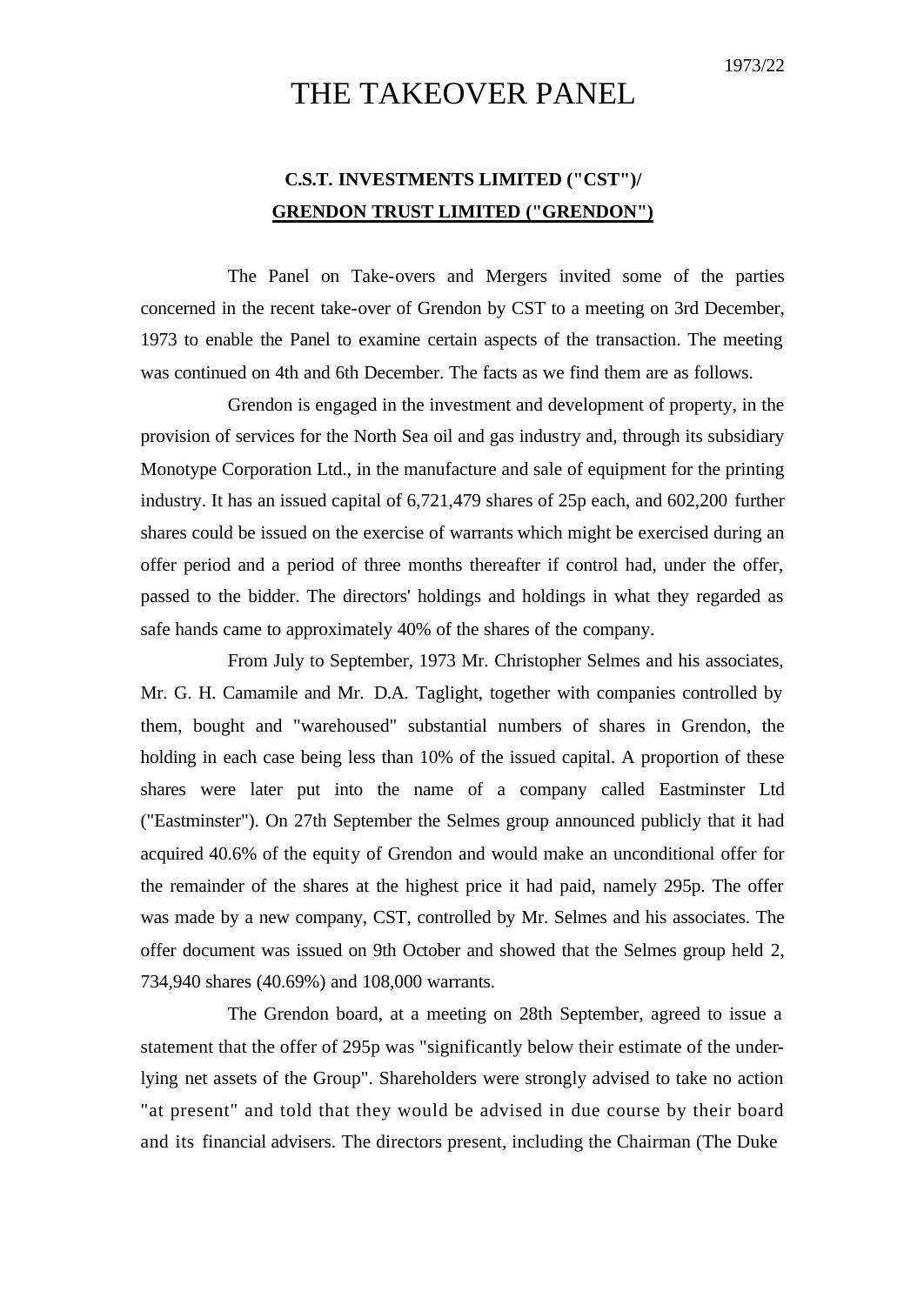of St. Albans) and Mr. W.H. Bishop, affirmed that their holdings (listed in a document appended to the Minutes) would remain in support of the board and this support would not be withdrawn without prior notification to the board.

The Grendon board then had talks with other possible bidders. The negotiation with one company broke down on 8th October and discussions were then continued with MEPC Ltd. At a Grendon board meeting on 10th October it was reported that MEPC was likely to decide on the morning of the following day whether to make a bid. The board agreed to postpone further action till the afternoon of the 11th, and to decide then whether to arrange a meeting with Mr. Selmes. The Duke at the board meeting on the 10th October said that he considered himself free to talk to Mr. Selmes if an MEPC bid did not materialise on the morning of 11th October. At a Grendon board meeting on the afternoon of 11th October, the Duke reported that representatives of MEPC had indicated that, if the board felt able to recommend an MEPC proposal to their shareholders, the board of MEPC would meet on 12th October to agree upon a formal offer (which they in fact did). The offer was to be in shares and convertible loan stock having a value of about 328p, underwritten as to the shares to give a cash plus loan stock value of about 315p. Later it was decided to underwrite the whole of the offer. As MEPC did not want to be involved in a contested bid, it was a pre-condition of the offer that either the Selmes group should have previously agreed to sell their shares to MEPC or the Grendon directors should have obtained prior commitments for more than 50% of the equity. The Grendon board formally resolved at their meeting on 11th October that this offer was one which the directors would feel able to recommend to the shareholders: the Duke did not dissent.

An informal meeting of Grendon directors, under the chairmanship of the Duke, was held in the late afternoon of Friday, 12th October. No Minutes were kept and the Secretary was not present. It seems, however, that it was reported that Mr. Selmes had refused to sell his shares to MEPC. There was then a discussion of the alternatives of trying to obtain a commitment of 50% of the shareholders to the MEPC terms or of negotiating with Mr. Selmes about the terms of his offer. The representative of Morgan Grenfell (Mr. G. Weston), the financial advisers of the company, advised the board that there was no need to deal urgently with Mr. Selmes, since his offer had nearly three weeks to run. The Duke said that he considered that he could get a better price than 295p from Mr. Selmes and that time was running against Grendon. Schedules of shareholders were produced on the issue whether it was feasible to get a 50% commitment to the MEPC terms, although the Duke has stated that he did not see them. Three directors (the Duke, Mr. W.H. Bishop and Mr. R.A. Sutton) were, in varying degrees doubtful whether firm commitments of over 50% for the MEPC offer could be obtained. A majority of the directors present, including Mr. J.H Seymour (who later succeeded the Duke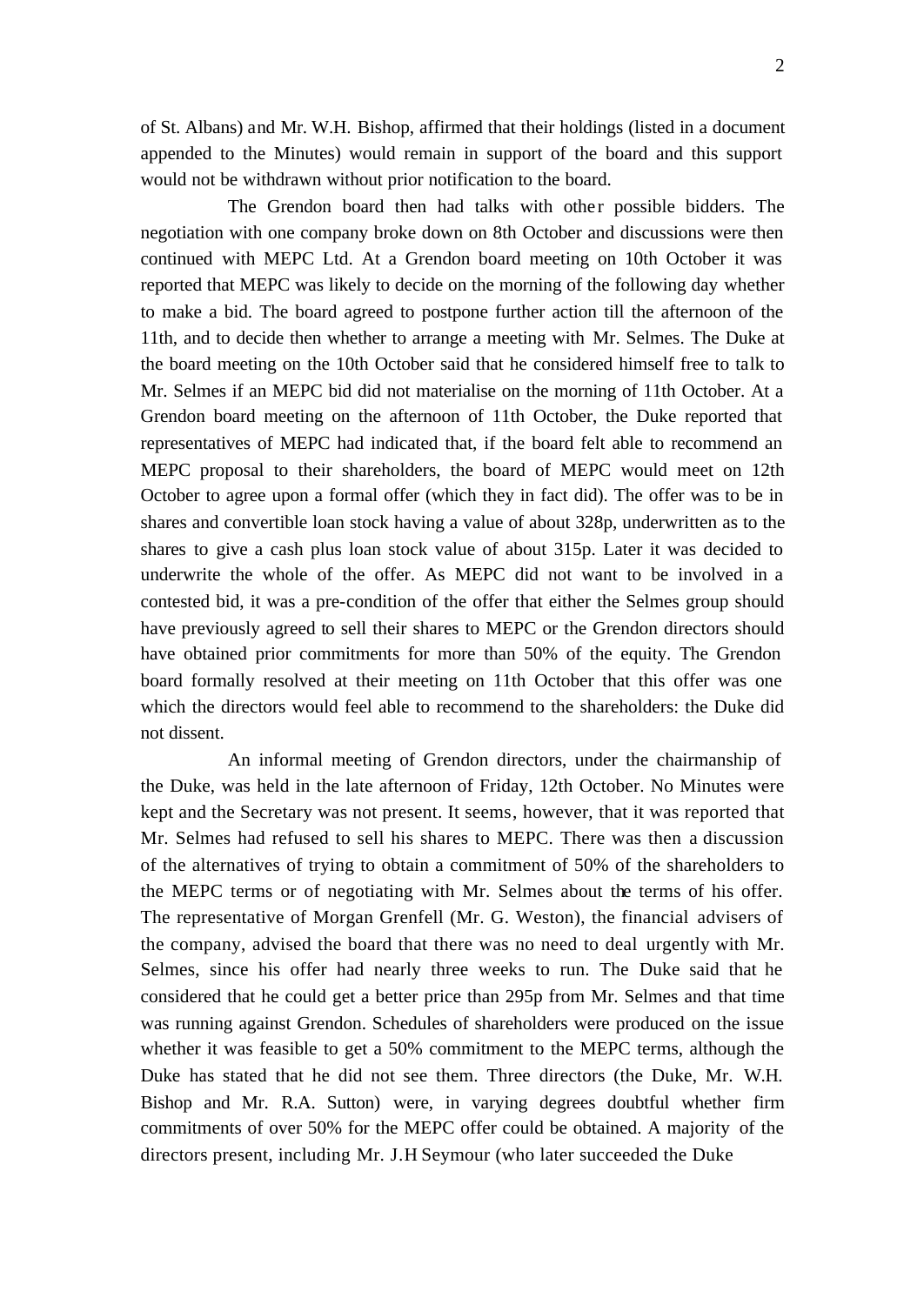as chairman of the company) considered that an effort should be made over the weekend to obtain the necessary commitments. The view was expressed that, if negotiations with Mr. Selmes became necessary, they should be conducted by Mr. Bishop. At some stage the Duke left saying, though not in the hearing of all the directors present, that he considered himself free to deal in his shares. Neither the Duke nor Mr. Bishop made it clear at this informal meeting that their respective holdings should not be included in the total of any 50% commitment which might be secured; in the latter part of that day, however, the Duke had decided to sell his shares to Mr. Selmes and so informed Mr. E.D. Kohn, managing director of EIC Eurosecurities Ltd., licensed dealers in securities, who told us that he had acted as a "go-between" for Mr. Selmes and the Duke. The directors who remained then agreed on the wording of a commitment letter in respect of the MEPC terms and arranged that a board meeting should be held on Monday, 15th October to review the position.

On the morning of Saturday, 13th October, the Duke met Mr. Selmes, Mr. Kohn and Mr. Bishop at the Duke's house. Mr. Bishop advised the Duke to delay selling until the following Monday. The Duke said he had made up his mind and signed a document prepared by Mr. Kohn transferring 264,400 shares (some 3.9% of the equity) to the Selmes group at 300p. The Duke telephoned Mr. Weston late that evening and informed him that he had made this sale. Mr. Weston has told us that he was flabbergasted by this news.

The board of Grendon met on Monday, 15th October. Notwithstanding the Duke's defection, the board and Morgan Grenfell were still hopeful of obtaining 50% commitment to the MEPC terms and continued in their efforts till Wednesday, 17th October.

Earlier on the 15th October Mr. W.H. Bishop had agreed to complete the transfer (arranged much earlier) of 200,000 Grendon shares (3% of the equity) to Erskine House Investment Trust Ltd. ("Erskine House") in exchange for Erskine House shares and Erskine House on 16th October agreed to sell these shares to the Selmes group.

Later, on 17th October, a revised offer of 300p per share was posted on behalf of CST and the fact that the Selmes group now had 200,000 shares which had belonged to Mr. Bishop was announced. This gave 48.82% of the shares to the Selmes group, a figure which was subsequently raised to 51.87% by further purchases.

On 23rd October, the CST offer was raised to 315p and at this level was recommended to shareholders by the Grendon board under the chairmanship of Mr. J.H. Seymour.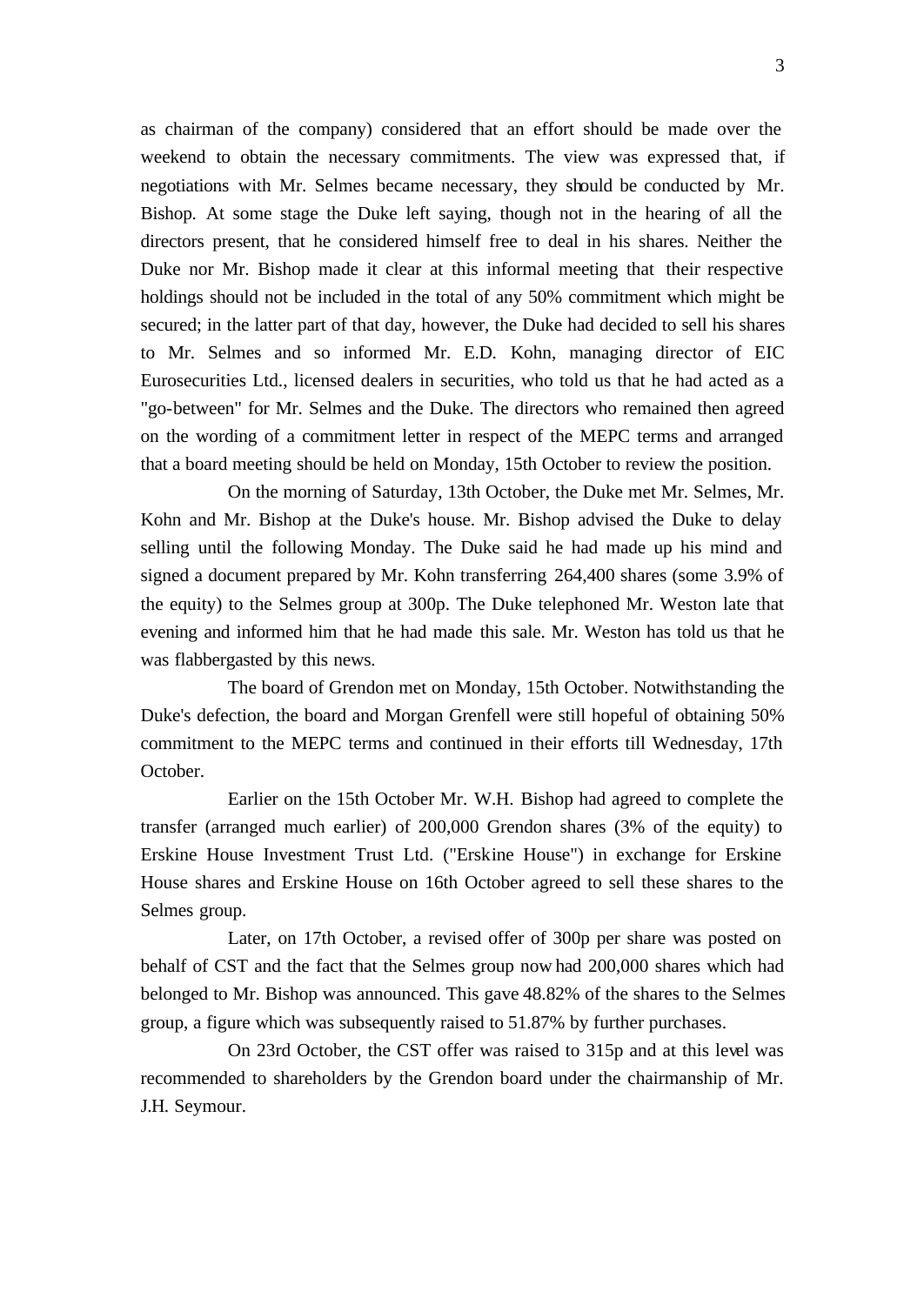The Panel directed its attention to four aspects of these events.

1. The circumstances of the sale of 264, 400 Grendon shares by the Duke to the Selmes group on 13th October, 1973.

2. The circumstances under which 200,000 Grendon shares owned by

Mr. W.H. Bishop were ultimately transferred to the Selmes group on 16th October, 1973.

3. Market purchases of Grendon shares at amounts in excess of 300p which shares came into the possession of the Selmes group during the offer period.

4. Apparent inaccuracies in documents issued by Keyser Ullmann on behalf of the Selmes group.

The Panel are not, of course, able to require the production of private papers, bank accounts and other documents; they did, however, closely question the parties concerned and examine the Minute book of the Grendon board.

#### The Duke of St.Albans

The Duke was invited to explain to the Panel the reasons for the sale of his Grendon shares to Eastminster on 13th October, 1973 at a time when, on the advice of Morgan Grenfell, talks were taking place between the Grendon board and another potential bidder at a higher price than CST's offer and to account for apparent inaccuracies in press statements he issued on 14th and 23rd October.

The Duke informed us that he had, throughout the relevant period, been concerned about the adverse effect on Grendon, and particularly on the management of the group's industrial activites, of prolonged indecision about the future of the company, although he had not invited the opinion of the Managing Director of Monotype, the most important of the company's industrial interests. He thought that, if MEPC was in earnest, it should have publicly shown its hand, and he was unhappy about a report that subordinates in MEPC had contemporaneously been making enquiries about Grendon properties which MEPC might be interested in buying if the CST bid succeeded. He was sceptical whether, against opposition by the Selmes group, 50% of the voting strength could be mustered by the Grendon board in support of the MEPC terms. He considered that his colleagues who favoured an offer by MEPC were prejudiced against the CST bid, partly because the offer document had been worded in a way that might be thought to reflect adversely on the entrepreneurial skill of the existing Grendon management.

All these arguments can be met by counter-arguments. For example, it became reasonably clear over the weekend of the 13th/14th October that Morgan Grenfell's advice was correct and that support of more than 50% could have been obtained for the MEPC terms. We do not, however, think it necessary to enter into a discussion of the rival merits of the two propositions that faced the Grendon directors.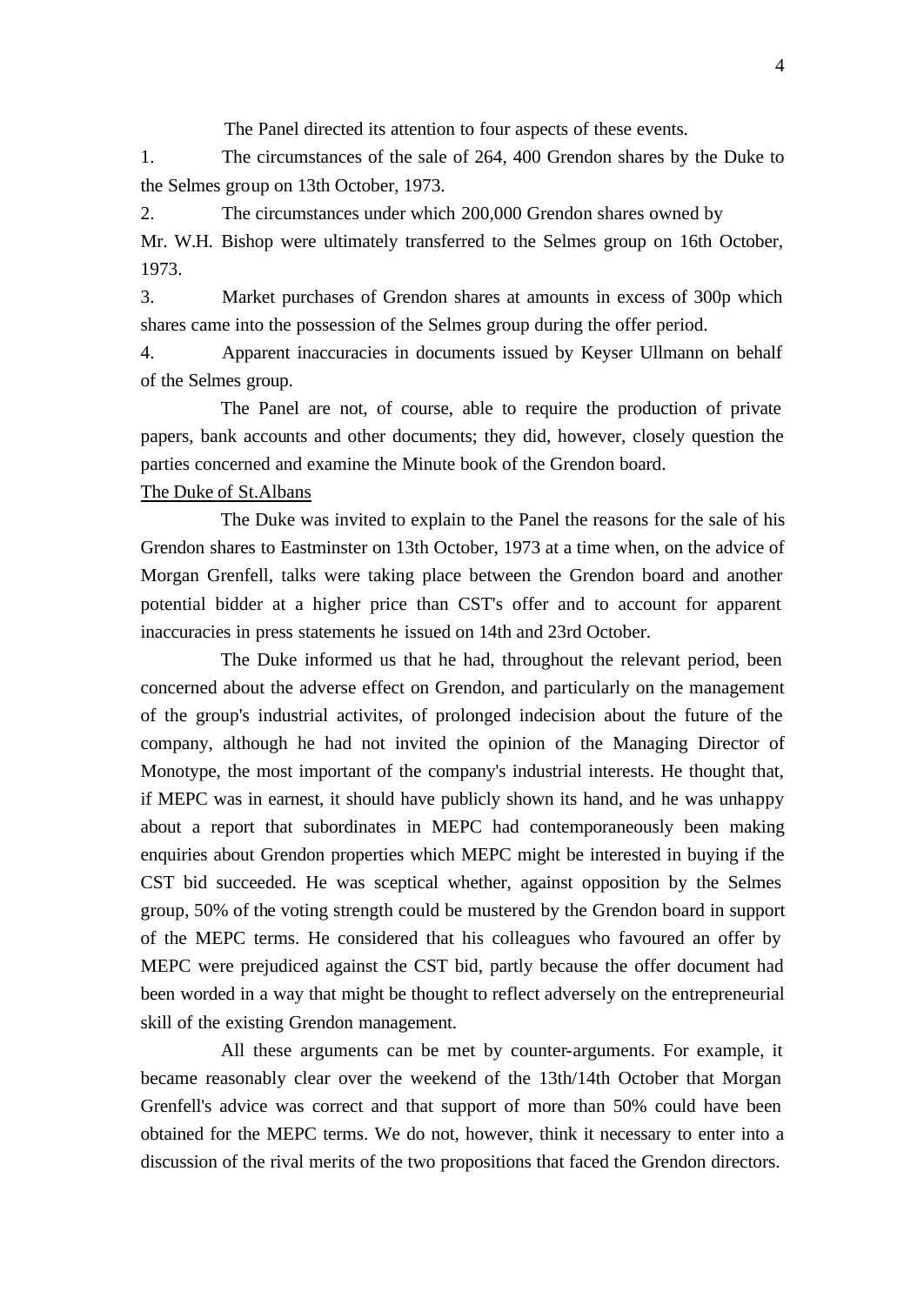Whatever conclusions might be reached as to these, in our view the Duke committed a serious error of judgment in deciding to sell his shares to the Selmes group on Saturday, 13th October and so make it the less likely that an MEPC offer could be put before the shareholders. He was a party to the board's resolution of 11th October that the MEPC offer was one which the board would feel able to recommend to shareholders. The company's financial advisers had counselled against any precipitate action and the Duke took no independent expert advice before disposing of his shares. There was in fact no reason for hurry. The Duke had undertaken, as a director, to give advance notice to the board of any intention to dispose of shares; and he seemed - properly in our view - to have attached importance to the point since he claimed in a public statement of 23rd October that he had given such notice and had had the notice recorded in the board Minutes. In fact, he seems to have done no more than say, in the hearing of one or two individuals at the informal meeting of directors on l2th October, that he regarded himself as free to deal. The Duke's statement at the meeting on 10th October that he considered himself free to talk to Mr. Selmes if an MEPC bid did not materialise was at least equivocal and was certainly understood by some of those present to refer to discussions on behalf of the general body of shareholders. We have no reason to believe that the Duke acted from improper motives but cannot avoid the conclusion that the Duke's sale of his shares was prejudicial to the interests of the Grendon shareholders and is open to serious criticism. It is understandable that Mr. Weston was flabbergasted when he was informed of the sale.

We examined two press statements issued by the Duke. That of 14th October said that he had "no outstanding prior commitment" in respect of his shares, a view which, as indicated above, we do not share. It also described Eastminster and associates as having "slightly less than 50% of the outstanding capital" when the figure (with the Duke's holding) was 44%. We have already referred to an inaccuracy in the press statement of 23rd October. It also did not accurately describe the MEPC terms, since it implied that they fell to the ground if Mr. Selmes did not part with his shares. We wish to emphasise the importance of complete accuracy in all statements issued in connection with take-over bids. It is unfortunate that greater care was not taken in this case to secure compliance with this requirement.

#### Mr. W.H. Bishop

Mr. Bishop held approximately 340,000 shares in Grendon. He was in negotiation with Erskine House from the beginning of July, 1973 about the conditions under which he might transfer his services from Grendon to Erskine House. On 1st August, 1973 he signed an undated contract under which he would transfer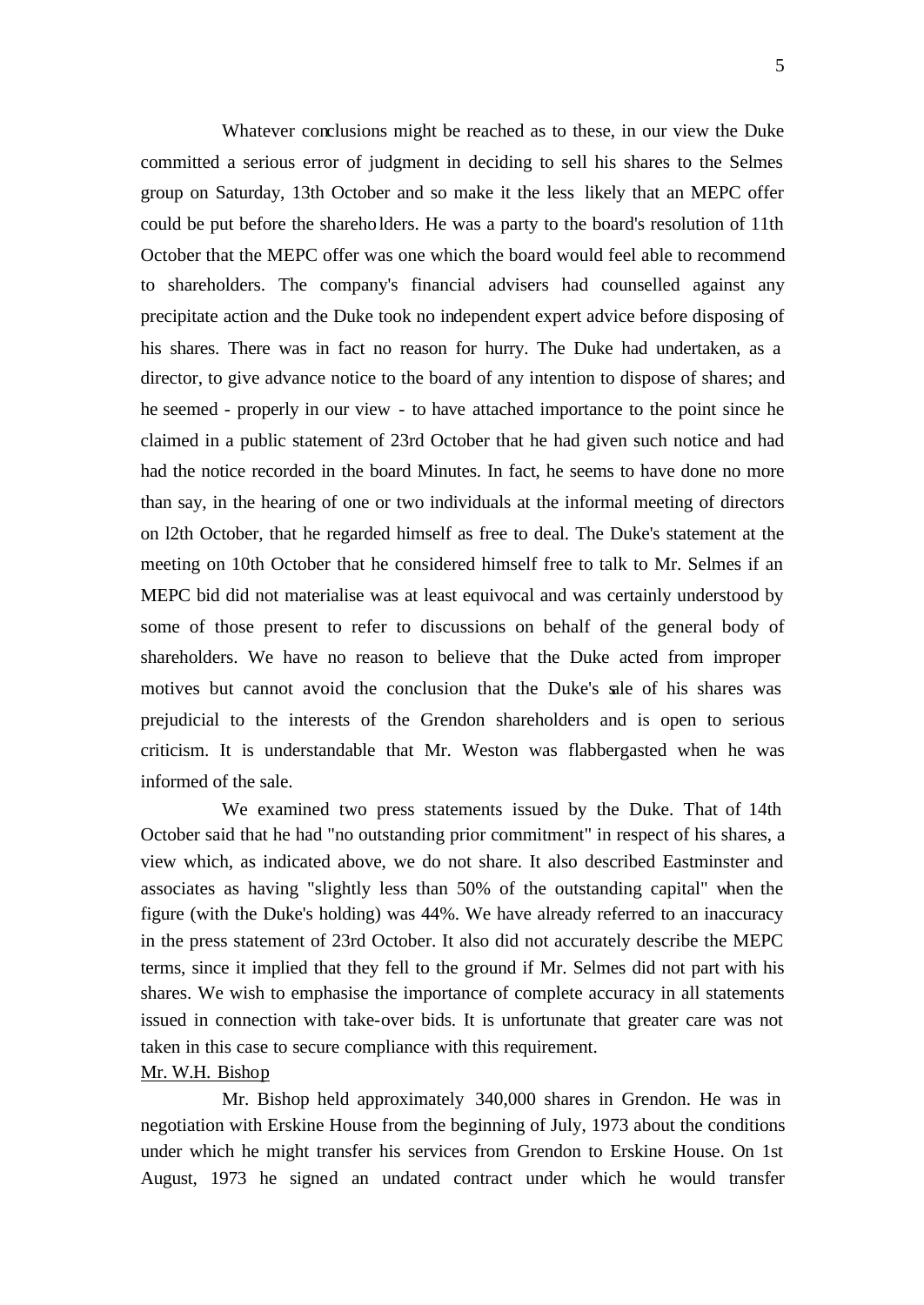200,000 Grendon shares at 200p per share in exchange for Erskine House shares. He regarded himself as having "dealt" on that date and as being bound by that contract. He endeavoured in September to re-negotiate the price, as the price of Grendon shares had advanced; Erskine House ultimately agreed a share exchange which in the event put a price of about 284p on the Grendon shares. The document concerned was signed early on 15th October. Mr. Bishop explained that he was reluctant to inform his colleagues while he was still negotiating and did not consider that the 200,000 shares were disposed of till he parted with the share certificates. He also said that he hoped (though he took no steps to secure this) that, when the shares came into the possession of Erskine House, they would remain in support of the Grendon board.

Mr. Bishop was in breach of the agreement reached by the board on 28th September since he did not inform the board of his action till a board meeting on 15th October held after the disposal. Nor are we satisfied with Mr. Bishop's explanations why he at no time told the directors of his negotiations with Erskine House or of the existence of a commitment, which he regarded as binding, of 1st August to dispose of 200,000 shares. It was misleading to his colleagues to describe his total holding on 28th September as remaining in support of the board.

In the event Erskine House agreed to sell the shares to Eastminster as an ordinary commercial transaction on 16th October and this effectively frustrated any MEPC offer.

We cannot stress too strongly the need for complete frankness by directors about dealings in their company's shares, particularly in bid situations, and Mr. Bishop's conduct is open to serious objection.

### Position of dissenting directors

We would add that whilst it is the right and, if their conscience so dictates, the duty of directors to dissent from a majority view of the board to which they belong, it is equally their duty to inform the ir colleagues fully and in advance of the reasons for their action, to do nothing injurious to the interests of shareholders and if their colleagues are acting in accordance with professional advice, to secure independent advice themselves. It is unfortunate that these principles were not followed.

#### Stock Exchange Dealings

At the request of the Panel, The Stock Exchange carried out an investigation into dealings in Grendon shares during the bid period.

Following this investigation the Panel studied two cases in which individuals personally acquainted or formerly associated in business with Mr. Selmes bought shares in the bid period at above the bid price and sold them later through the market to the Selmes group at the bid price of 300p. Had these purchases been made in concert with the Selmes group then the general offer would have had to be increased accordingly.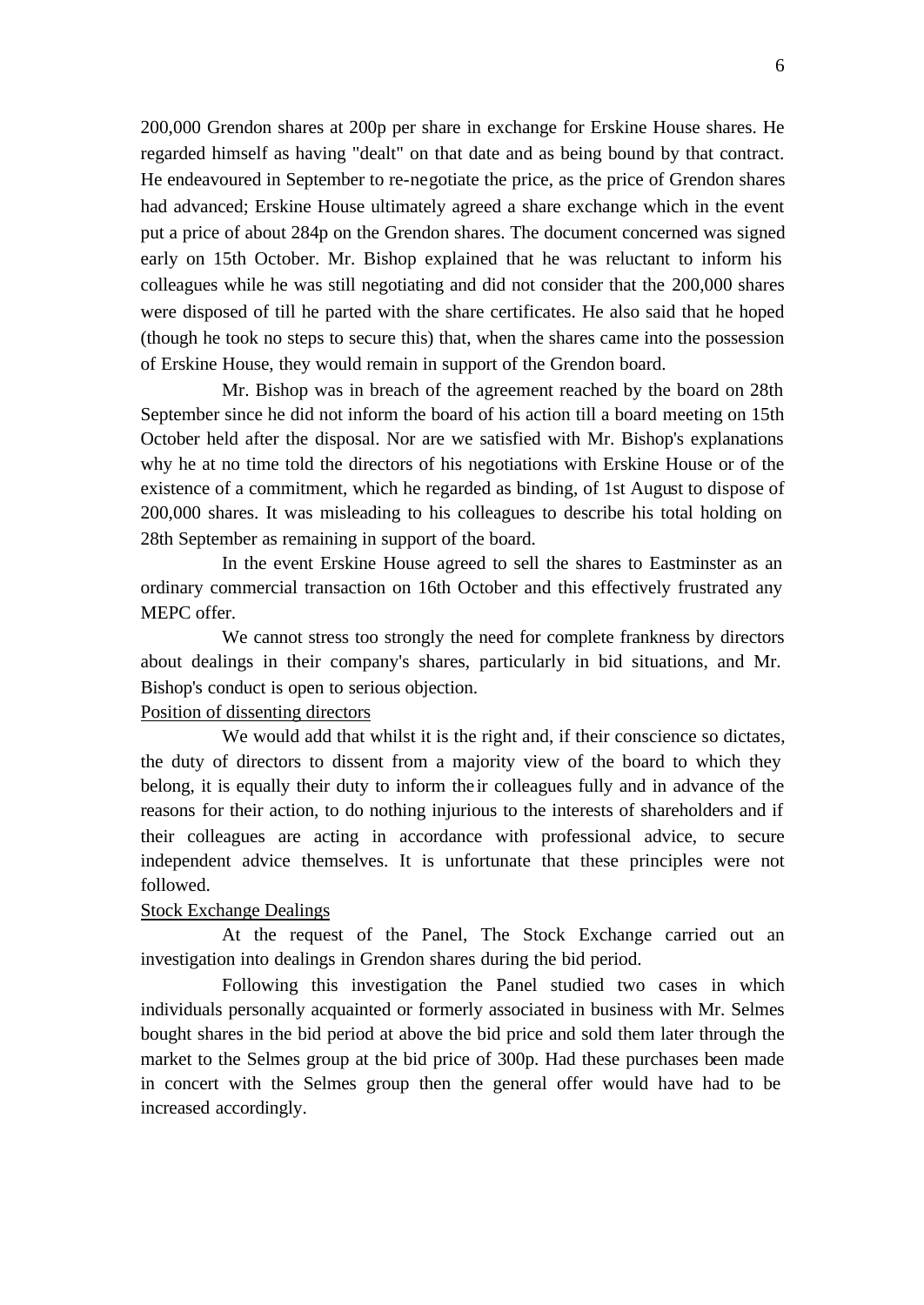Mr. "X" is an individual who knows Mr. Selmes socially but, until he paid a recent visit to Mr. Selmes in the London Clinic, had not seen him since a date in July, 1973, when they met in the South of France. He instructed his brokers, Messrs. Chapman & Rowe, to buy Grendon shares on 24th and 25th September and subsequently gave them discretion to buy within limits. In the period following the announcement of the offer on the 27th September he bought 42,500 shares and approximately the same number of warrants. The prices for shares within the offer period ranged between 305p and 321p, but he sold the shares for 299½p on 19th October and warrants on dates between 5th and 19th October. Mr. "X" explained to us that he had believed that a contested bid situation would develop and that the price of the shares would rise further. When it was clear that CST was about to secure control he cut his losses and sold his shares, his brokers arranging for them to be bought by the Selmes group.

Mr. "Y" runs a dealing company. He had done business for Mr. Selmes when previously employed in a stockbroking firm. Mr. "Y" had dealings in Grendon shares from April, 1973 onwards and paid prices up to 326p. He disposed of 25,000 shares on 19th October, arranging for their acquisition by the Selmes group. Mr. "Y" explained that he had had no contact with Mr. Selmes in the bid period. Like Mr. "X", he had thought that the share price would go up further and when it became clear that CST was about to secure control he sold.

Although the circumstances of these dealings called for close examination we had no evidence before us which established any collusive action between the Selmes group and these two gentlemen; we therefore think it inappropriate to name them.

#### Circulars regarding Eastminster shareholdings in Grendon

Mr. Bishop's sale of 200,000 shares to Erskine House on 15th October was conditional on the issue to him of 505, 000 shares in Erskine House. The Stock Exchange informed Erskine House on 17th October that they required that the issue of these shares should be approved by the shareholders. Erskine House issued a circular to shareholders on 19th October convening an EGM on 5th November.

Keyser Ullmann issued a press statement on 17th October that Eastminster had purchased 200,000 shares on 17th October and then held 48.82% of the ordinary capital in issue; and further statements were issued on 18th October and 19th October in which the 200,000 shares were treated as unconditionally owned by Eastminster. The revised offer document issued on the afternoon of 17th October contained a similar statement.